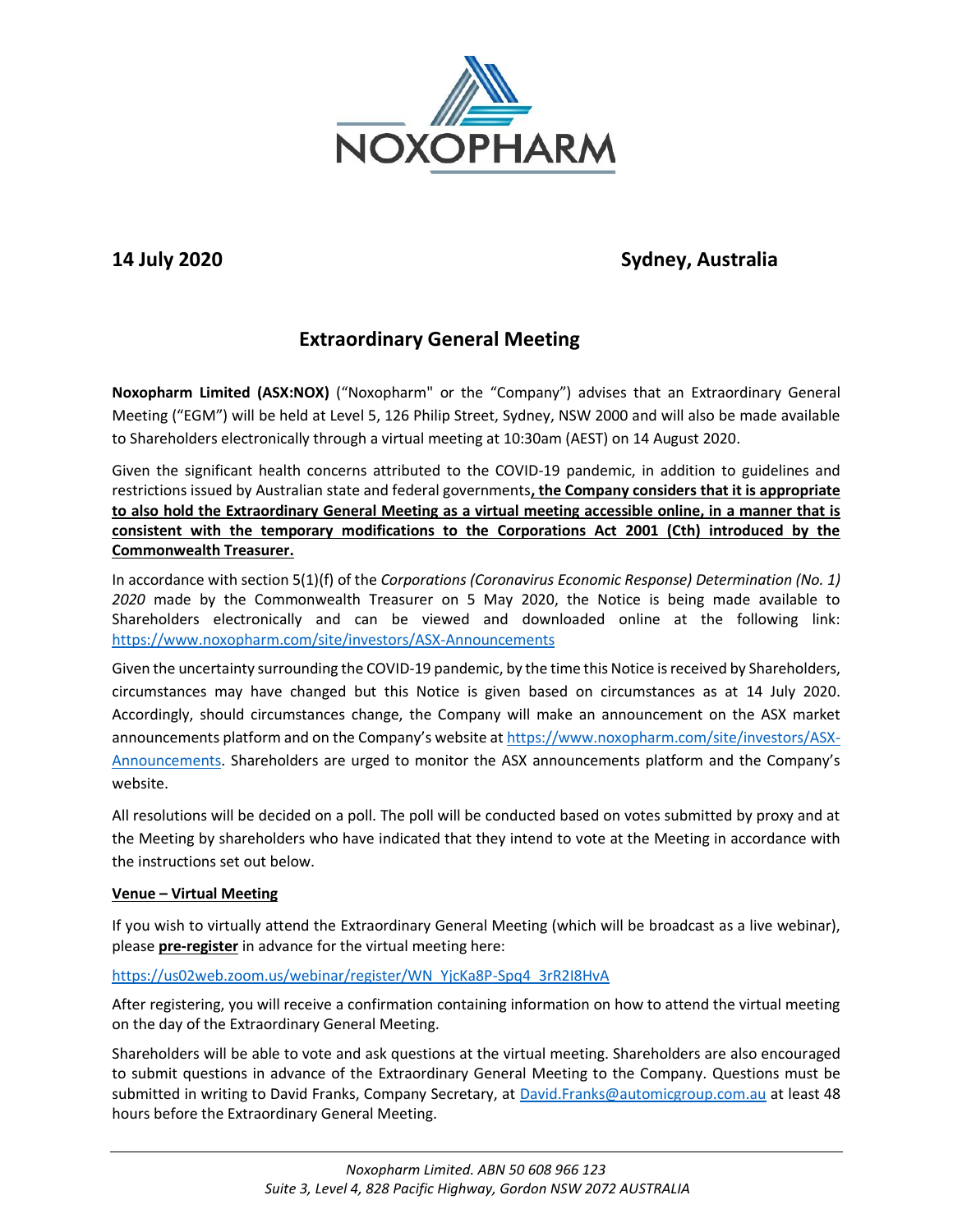

### **Voting virtually on the day of the EGM**

Shareholders who wish to vote virtually on the day of the EGM will need to log into the Automic website [\(https://investor.automic.com.au/#/home\)](https://investor.automic.com.au/#/home) with their *username* and *password*.

Shareholders who do not have an account with Automic are strongly encouraged to register for an account **as soon as possible and well in advance of the Meeting** to avoid any delays on the day of the Meeting.

#### *How do I create an account with Automic?*

To create an account with Automic, please go to the Automic website

[\(https://investor.automic.com.au/#/home](https://investor.automic.com.au/#/home)), click on 'register' and follow the steps. Shareholders will require their holder number (Securityholder Reference Number (SRN) or Holder Identification Number (HIN)) to create an account with Automic.

#### *I have an account with Automic, what are the next steps?*

Shareholders who have an existing account with Automic (Note: with a username and password) are advised to take the following steps to attend and vote virtually on the day of the EGM:

- 1. Log into the Automic website [\(https://investor.automic.com.au/#/home\)](https://investor.automic.com.au/#/home) using your username and password.
- 2. (**Registration on the day**) If registration for the virtual meeting is open, click on 'Meeting open for registration' and follow the steps.
- 3. (**Live voting on the day**) If live voting for the virtual meeting is open, click on 'Meeting open for voting' and follow the steps.

#### **Voting by proxy**

Shareholders who wish to participate and vote at the EGM are strongly encouraged to complete and submit their proxies as early as possible.

| Online  | Lodge the Proxy Form online at https://investor.automic.com.au/#/loginsah by following<br>the instructions: Log into the Automic website using the holding details as shown on the<br>Proxy Form. Click on 'View Meetings' - 'Vote'. To use the online lodgement facility,<br>Shareholders will need their holder number (Securityholder Reference Number (SRN) or<br>Holder Identification Number (HIN)) as shown on the front of the Proxy Form. |
|---------|----------------------------------------------------------------------------------------------------------------------------------------------------------------------------------------------------------------------------------------------------------------------------------------------------------------------------------------------------------------------------------------------------------------------------------------------------|
| By post | Automic, GPO Box 5193, Sydney NSW 2001                                                                                                                                                                                                                                                                                                                                                                                                             |
| By hand | Automic, Level 5, 126 Phillip Street, Sydney NSW 2000                                                                                                                                                                                                                                                                                                                                                                                              |

To vote by proxy, please use one of the following methods:

Your Proxy instruction must be received not later than 48 hours before the commencement of the Meeting. **Proxy Forms received later than this time will be invalid.**

**The Chair intends to vote all open proxies in favour of all resolutions, where permitted.**